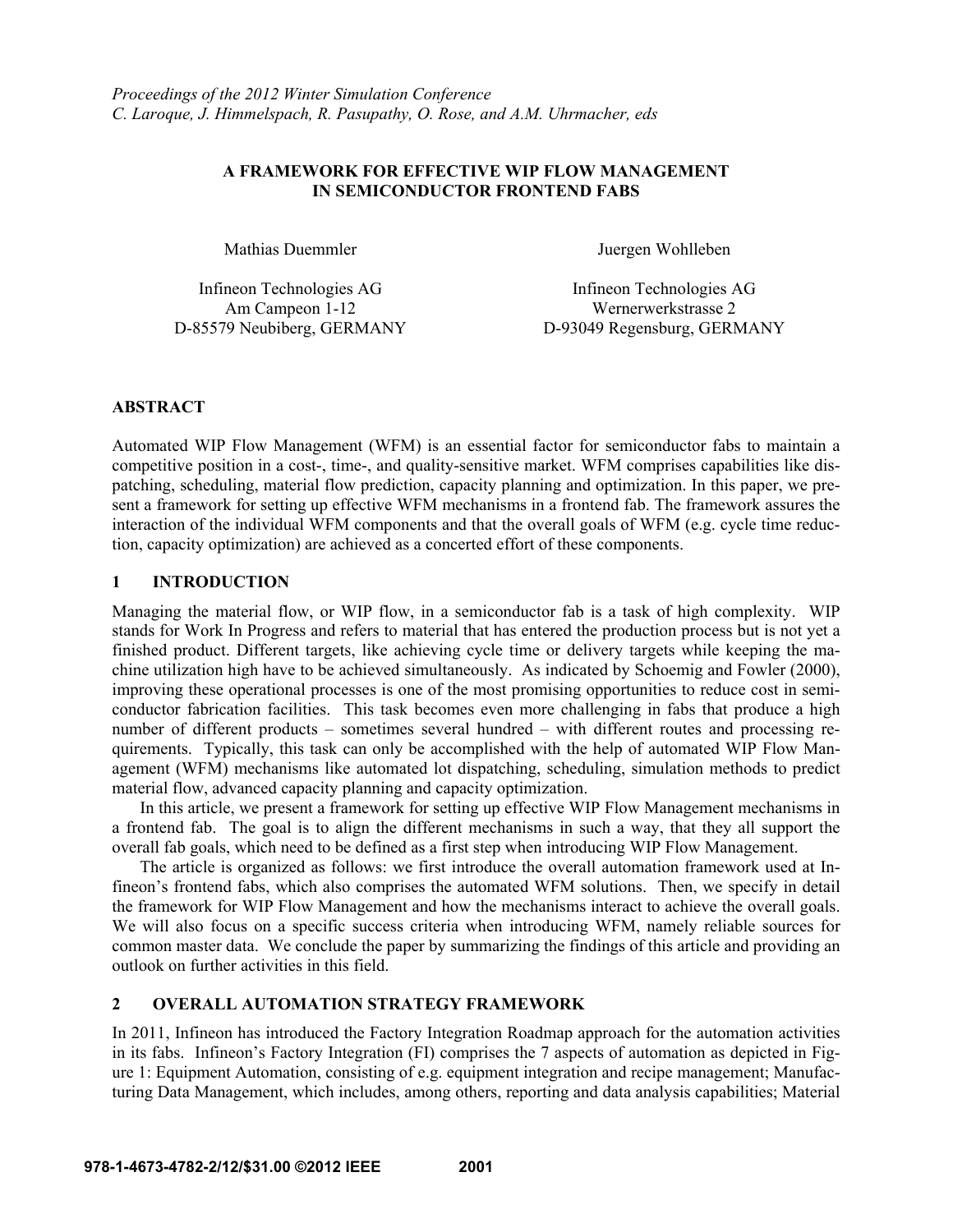Handling Automation, which covers the physical automation like robots and transport systems; Material Identification & Tracking, consisting e.g. of MES functionalities and cassette and wafer tracking capabilities; Process Control Automation, including Advanced Process Control (APC) tools like Fault Detection and Classification (FDC), Run-to-Run control, etc.; WIP Flow Management, which will be explained in detail in Section 3; and finally Workflow Automation, covering capabilities like automated decision making, automated execution of experiments, etc.



Figure 1: Different aspects of automation combined in FI Roadmap approach

The goal of the FI Roadmap is to define the long-term vision for these 7 aspects of automation and to achieve a common understanding of the roadmaps required to implement these visions. In order to do so, the FI Roadmap provides the framework to prioritize, align, and harmonize the automation activities within the fabs and therefore allows to allocate the available resources to the activities with the highest benefits. For Infineon, Factory Integration is a key enabler to maintain a competitive manufacturing position for its fabs and to handle the increasing complexity in a high-quality environment.

The FI Roadmap approach works as follows. First, the current status of the automation capabilities is assessed for each fab and capabilities which are required in the next five years are defined. Based on this gap analysis, the roadmaps to achieve these functionalities within the next five years are derived. A prioritization of the activities is done based on the expected benefits like productivity increase, quality assurance, yield improvement, cycle time reduction, etc. By aligning the individual roadmaps for each category, it is assured that the functionalities work together in the manufacturing environment and that a consistent strategy is derived.

## **3 FRAMEWORK FOR WIP FLOW MANAGEMENT**

This article focuses on a specific category within the Factory Integration framework, namely WIP Flow Management. For frontend fabs, WIP are the wafers which are released to the production floor, and either are being processed or measured, being transported, or are waiting for the next activity. WIP Flow Management is the combination of all activities performed to improve the material flow in the fab in order to increase productivity as well as to manage fab performance proactively.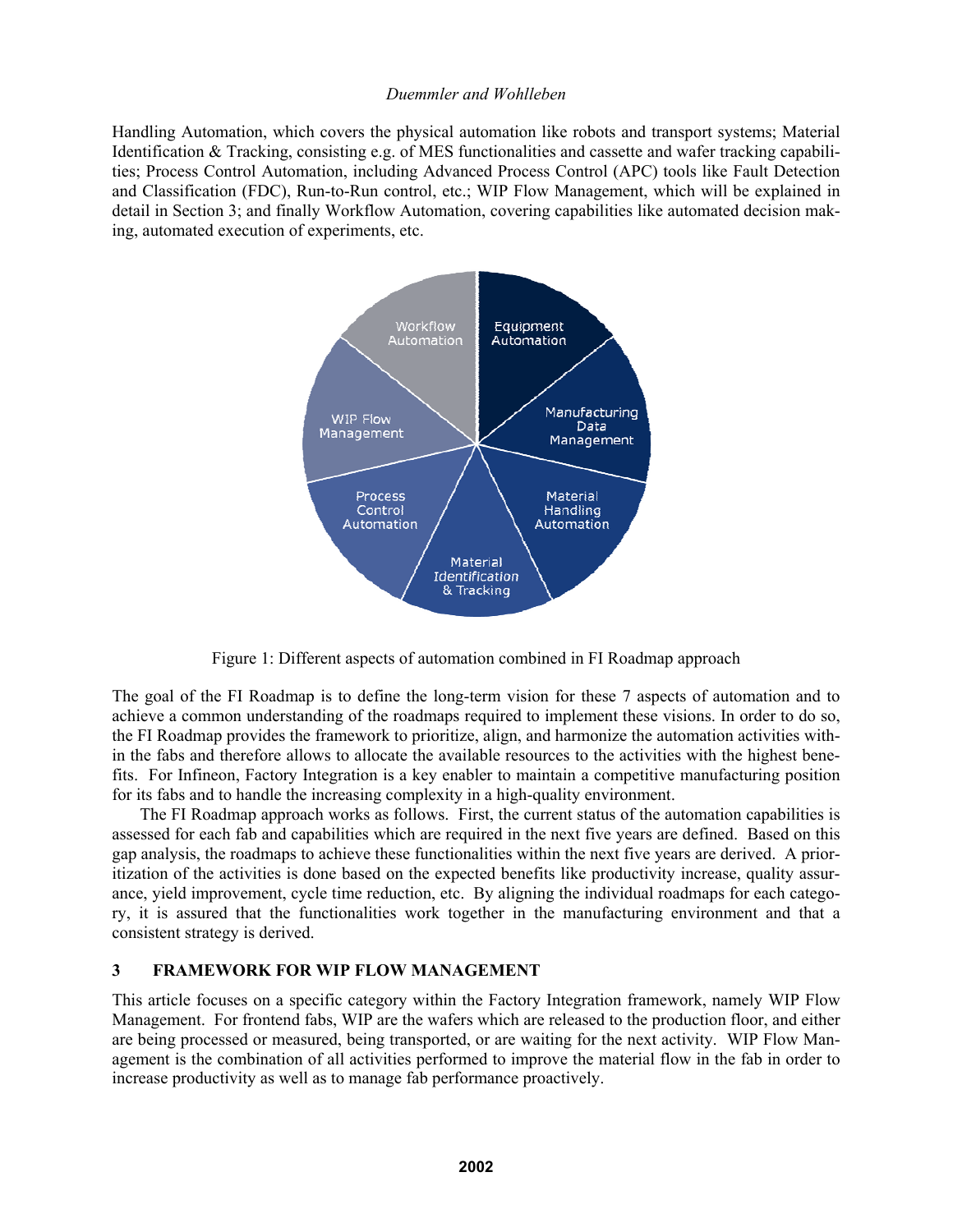Figure 2 depicts the four main components of WIP Flow Management, namely global fab rules, operational optimization, capacity planning and forecasting, and simulation, which will be described in this section.



Figure 2: WIP Flow Management is a combination of four key components

The global fab rules cover the basic strategy how to control material flow in a fab, i.e. the definition of the ground rules for logistics on the shop floor. Within Infineon, the material flow is steered based on the operational due date of the lots. For each product and its respective process flow (route), a target flow factor is calculated. Flow Factor (FF) is defined as the cycle time (CT) divided by the raw processing time (RPT). The target CT of a route consists of the sum of physical CT of each process step and queuing time, to consider the impact of incoming WIP variability. Typically, the target FF is set to values leading to a good tradeoff between fab utilization and cycle time. The due date for each lot is calculated as the start date of the lot plus the target cycle time. The prioritization of production units on the dispatching user interface is equivalent to the delay of the lot versus the due date. This basic fab ground role leads to a significant reduction of the variability of cycle times for closed production units.

Whereas the global fab rule is applied to the whole fab, the next element, operational optimization, focuses on improving the performance of selected individual groups of tools, or work centers. Activities within this element comprise the so-called PushPull management of the material flow in a work center, which targets on the one hand at reducing the variability of the incoming and outgoing WIP flow of a work center, and on the other hand on ensuring a 100% utilization of the bottleneck work centers. Another activity aims at optimizing the capacity utilization of the tools by optimizing the assignment of lots to tools or, in case of cluster tools, even to individual process chambers. According to the SEMI E21–96 standard, a cluster tool is an "integrated, environmentally isolated manufacturing system consisting of process, transport, and cassette modules mechanically linked together". Especially in areas where setup-times and maintenance intervals are critical for the overall work center performance, online scheduling based on real-time optimization algorithms are applied to dynamically assign lots to tools over a specific scheduling horizon.

 The third component, capacity planning and forecasting, focuses on the well-balanced loading of the tools in the fab to reduce variability effects, e.g. WIP bubbles, especially in fabs with a huge number of parallel running technologies and products. Infineon's capacity planning & forecasting toolset includes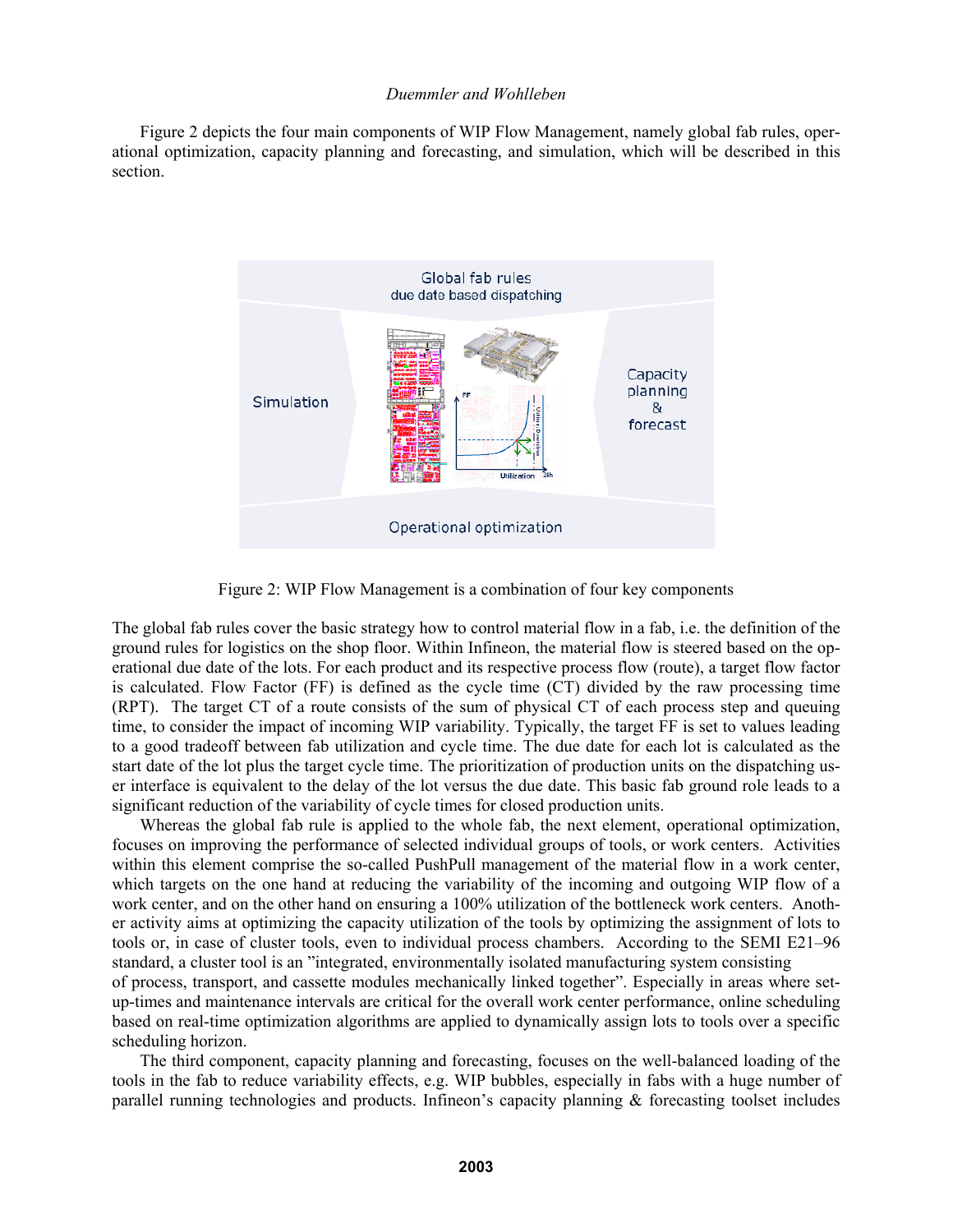tools for static forecasting of bottlenecks, analyzing and statically balancing production volume within the given total fab loading, and "golden mix" loading proposal. Golden mix loading refers to the capacity optimized loading of the fab, e.g. the product mix and volume scenario that leads to the optimal demand fulfillment for a given capacity.

 Finally, fab simulation is applied to perform WIP, CT and utilization fab prognosis to enable decisions concerning investment in additional equipment, volume scenarios and impact of e.g. critical change of product mix. Scholl (2008) shows how simulation is used e.g. for recovery prognosis after severe unscheduled fab events (e.g. extended downtime in the bottleneck work center). Noack et al. (2011) describe how short-term simulation approaches are applied for operational decision making. Specialized simulation models are used for design, engineering and analysis of tools, work centers, as well as automation and transport systems. Another example for the use of simulation is staffing analysis to assess the impact of operator availability on work center and fab performance. For these applications, stochastic and deterministic discrete event simulation are applied and the application of fluid flow models is investigated.

 These four core components of Infineon's WIP Flow Management provide a substantial toolset to improve productivity, reducing investments by optimization of equipment and fab usage as well reducing all investment related material and personal costs. Figure 3 summarizes the methods applied in each area as well as the targeted performance indicator.

|                                       | targets                                                                                                                        | methods                                                                            |
|---------------------------------------|--------------------------------------------------------------------------------------------------------------------------------|------------------------------------------------------------------------------------|
| Global fab rules                      | $\bullet$ $\uparrow$ delivery reliability<br>$\bullet \downarrow$ CT spread                                                    | due date based dispatching                                                         |
| Capacity<br>planning<br>&<br>forecast | $\bullet$ $\uparrow$ Utilization (Fab)<br>$\blacksquare$ assure $FF/CT$<br>$\blacksquare$ $\uparrow$ effective loading process | $\blacksquare$ capacity check<br>· portfolio optimization<br>. bottleneck forecast |
| Operational<br>optimization           | ■ 个 Utilization (work center/tool)<br>$\blacksquare$ $\uparrow$ throughput (tool)                                              | active WIP control<br>• work center load balancing                                 |
| <b>Simulation</b>                     | • proactive controlling (FF/CT)<br>performance prognosis (dynamic)<br>• staff optimization & engineering                       | · dynamic simulation<br>• scenario evaluation                                      |

Figure 3: WIP Flow Management components and related targets and methods

Each core component and method is clearly focused on specific productivity targets or key levers. Even one component in isolation is very efficient. As they are all interrelated and influencing each other, the combination of the components provides a powerful toolset for real effectiveness and productivity management.

### **4 INTERACTION OF WIP FLOW MANAGEMENT ELEMENTS**

Figure 4 depicts how the individual elements of WIP Flow Management are interlinked and depend on each other. These dependencies will now be described in detail.

Infineon's advanced capacity planning is using the predicted lot starts for the upcoming week to derive an optimal allocation of load to each of the work centers in a fab. Romauch et al. (2009) describe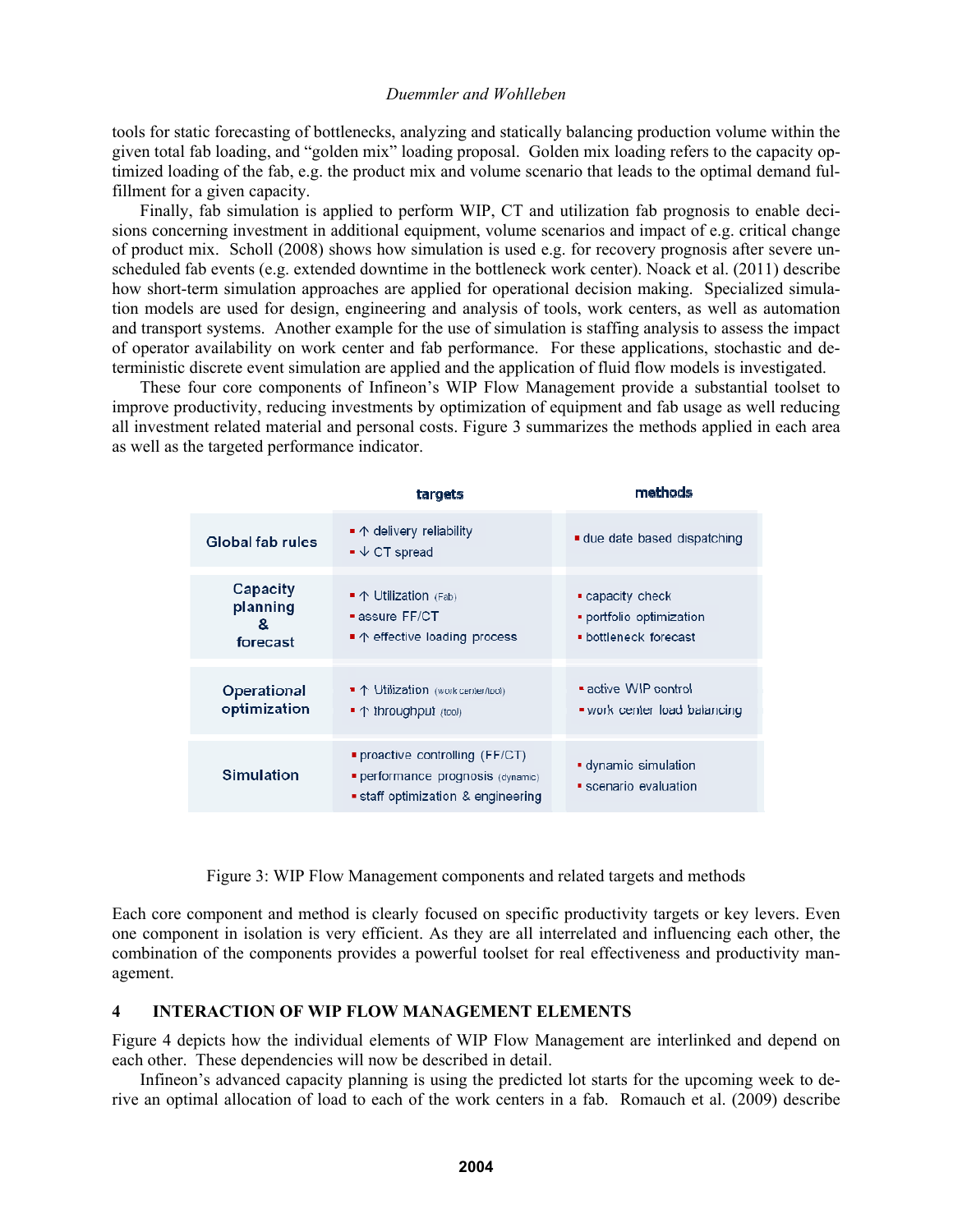how the planning tool minimizes the maximum load for the tools in a work center, thereby minimizing the loading variability in the work center and assuring optimal utilization of the existing capacity. This detailed distribution of the static load is then used by local optimization rules that dynamically control the incoming and outgoing material flow at selected work centers to achieve an optimal balancing of the available WIP and at the same time assuring high utilization of the bottleneck work centers.



Figure 4: Interaction and dependencies of WFM components

The WIP Flow Optimization, on the other hand, is using the global dispatching rules mentioned in Section 3 and is combining them with the locally derived load balancing rules. Local optimization is only applied at selected work centers, to make sure that the global dispatching rules are not cancelled out by creating too many local optima.

In order to predict the evolution of WIP and cycle times using discrete event simulation, the aforementioned WIP Flow Management rules need to be incorporated into the simulation model. Also, it is critical for the validity of the simulation model that the optimal distribution of load to the tools in a work center, as achieved by operational optimization, is correctly reflected in the simulation model, in order to have a reliable prediction of the dynamic WIP and cycle time evolution.

Finally, the loop is closed by providing forecasted WIP distributions out of the forecasting and simulation component to the advanced capacity planning component, which combines this information with the predicted loading profile to derive the expected load for each work center for the upcoming week.

It is essential for the seamless interaction of these components, that all solutions are using the same input data for their calculations. This input data consists of, e.g., process routes, number of tools, tool capabilities, tool speeds, sampling algorithms, etc. Providing this input data reliably with a high quality level is an essential factor for the success of all WIP Flow Management activities.

### **5 SUMMARY AND OUTLOOK**

In this article, we have presented Infineon's Factory Integration Roadmap as the framework for automation activities within Infineon's frontend fabs. We have described the WIP Flow Management activities